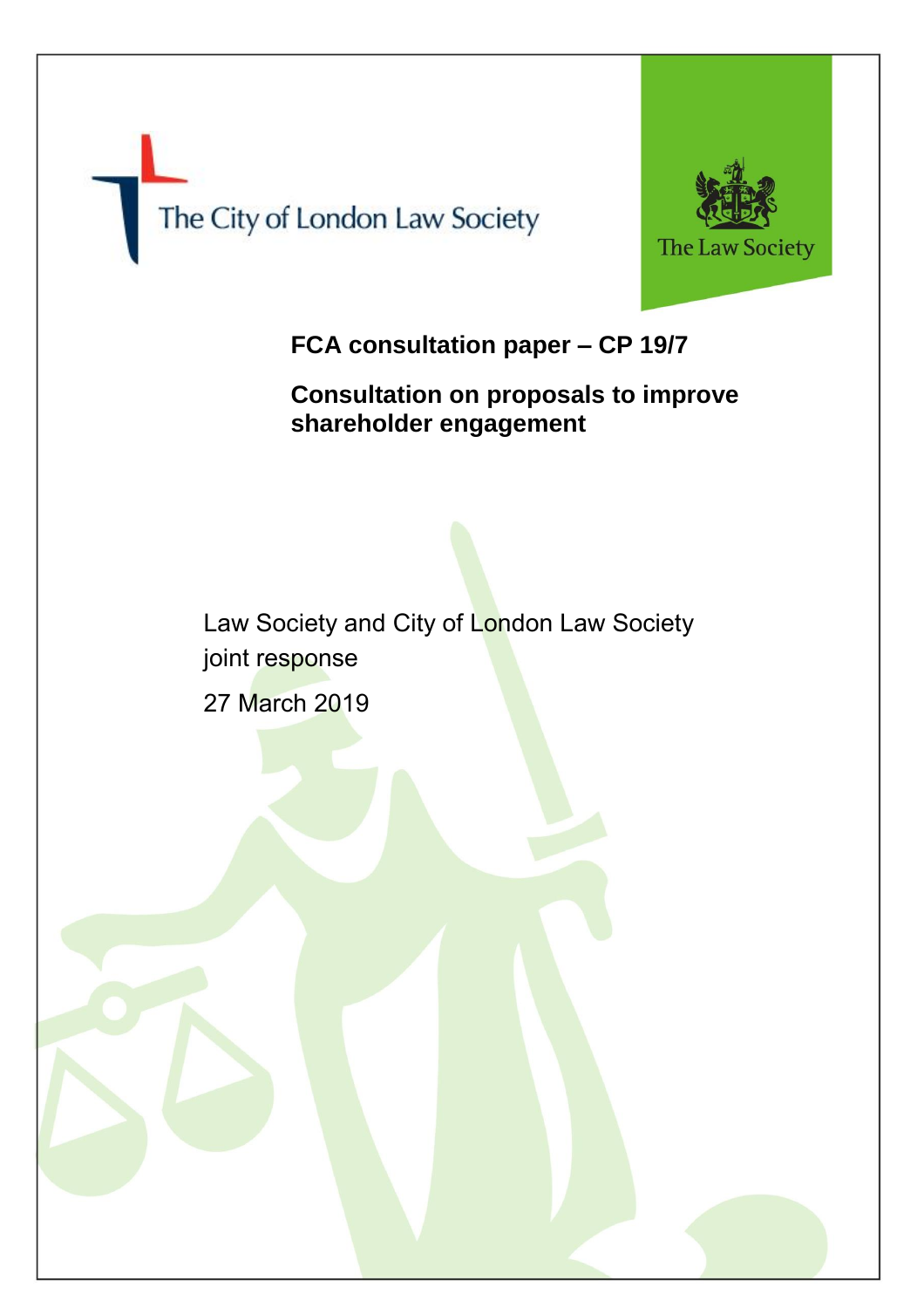# **Introduction**

- 1. The views set out in this paper have been prepared by a Joint Working Party of the Company Law Committees of the City of London Law Society (**CLLS**) and the Law Society of England and Wales (the **Law Society**).
- 2. The CLLS represents approximately 17,000 City lawyers through individual and corporate membership, including some of the largest international law firms in the world. These law firms advise a variety of clients from multinational companies and financial institutions to Government departments, often in relation to complex, multijurisdictional legal issues. The CLLS responds to a variety of consultations on issues of importance to its members through its 19 specialist committees.
- 3. The Law Society is the professional body for solicitors in England and Wales, representing over 160,000 registered legal practitioners. It represents the profession to Parliament, Government and regulatory bodies in both the domestic and European arena and has a public interest in the reform of the law.
- 4. The Joint Working Party is made up of senior and specialist corporate lawyers from both the CLLS and the Law Society who have a particular focus on issues relating to capital markets.

#### **Response**

- 5. We refer to the FCA's consultation paper on proposals to improve shareholder engagement (CP 19/7) (the "**Consultation Paper**") which sets out the FCA's proposals to implement parts of the Revised Shareholder Rights Directive 2017/828 in the UK (referred to in this response as "**SRD II**" or the "**Directive**").
- 6. Our Joint Working Party is responsible for considering any proposed changes to the regulation of the UK's equity capital markets. We set out below our responses to certain questions set out in the Consultation Paper which we consider to be within our remit for review.

# **Questions**

**Q1: Do you agree that the territorial scope of the rules framework should extend beyond that envisaged by the Directive?**

Yes.

## **Q2: Do you agree with our proposed amendments to the Handbook to implement the Directive requirements around engagement policies? If not, please explain what alternative approach you would like us to take.**

We have no additional comments to raise on the proposed amendments, save that where there is any overlap with the Stewardship Code (Code), either the Code or the new rules should state to what extent compliance with one will be deemed compliance with the other. For example, the annual disclosure requirement proposed under SYSC3.4.4(b) should be satisfied by compliance with the relevant parts of the Code, but it would be helpful if there were express confirmation of that fact.

#### **Q3: Do you agree with our proposed approach to implementing Article 3h of the Directive? If not, please explain what alternative approach you would like us to take.**

Yes.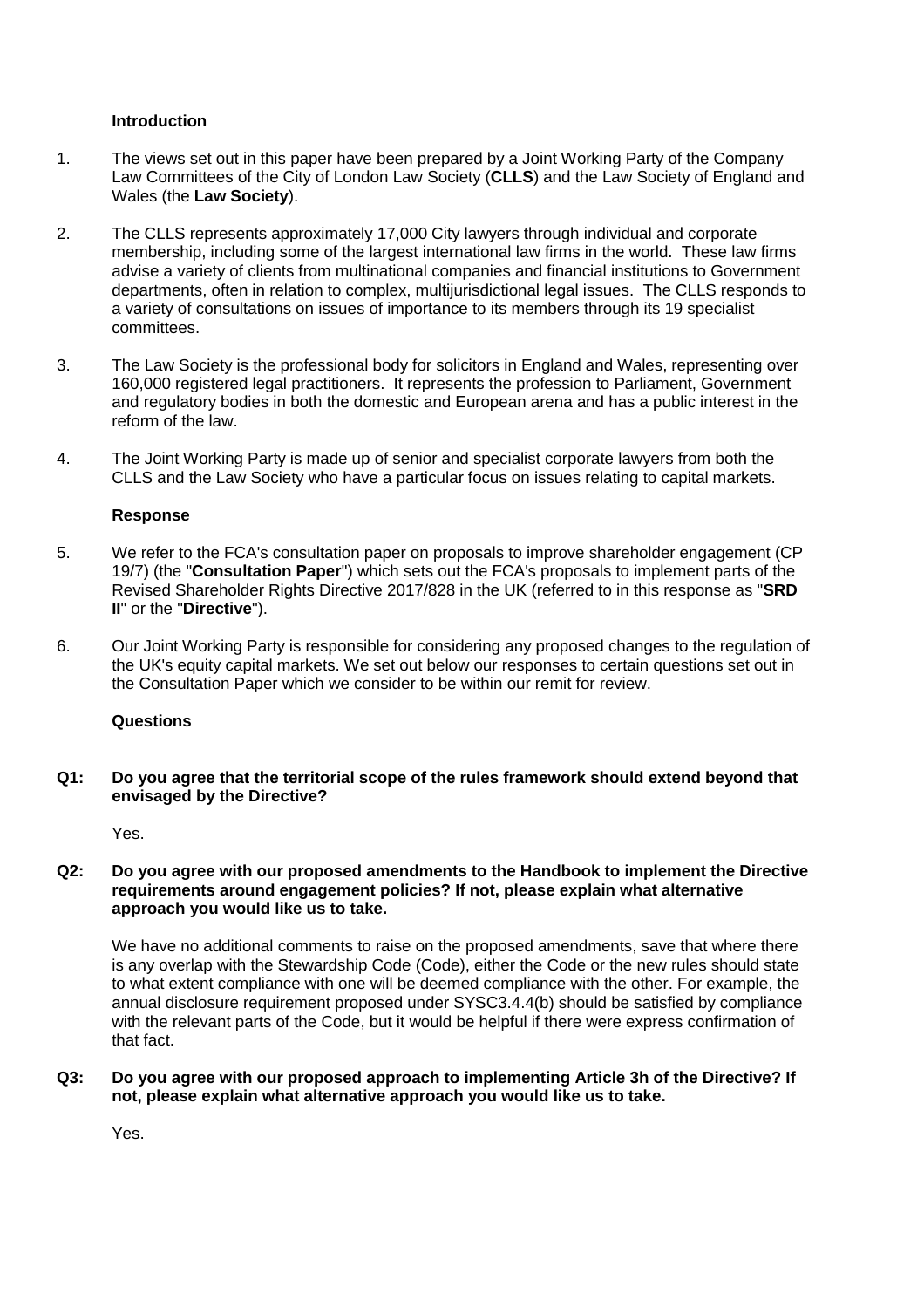## **Q4: Do you agree with our proposed amendments to implement the Directive requirements on asset managers reporting to asset owners? If not, please explain what alternative approach you would like us to take.**

Overall, we support the proposed amendments.

Furthermore, we suggest that, in addition to requiring asset managers to disclose whether they use proxy advisers for the purpose of their engagement activities, asset managers should also be required to disclose whether the proxy adviser has been instructed to use its own standard guidelines or bespoke guidelines of the asset manager. Additionally, it would be helpful to disclose the asset manager's approach to following the proxy adviser's recommendations and whether and how it, or the proxy adviser, would engage with issuers.

#### **Q5: Are there any other points we should address in the Handbook in relation to SRDII, for example by adding clarificatory rules or providing further guidance?**

In paragraph 3.25 of the Consultation Paper, we note that the FCA does not propose to provide any guidance on what might constitute a "significant" vote on which the firm would want to report. However, we suggest that it would be helpful if the FCA were to provide some guidance in its Handbook as to what might potentially constitute an insignificant vote with reference to Recital 18 of the Directive (and as referred to in the Consultation Paper). This guidance would provide that:

*"Such insignificant votes may include votes cast on purely procedural matters or votes cast in companies where the investor has a very minor stake compared to the investor's holdings in other investee companies. Investors should set their own criteria regarding which votes are insignificant on the basis of the subject matter of the vote or the size of the holding in the company, and apply them consistently."*

## **Q6: Do you agree with how we are proposing to implement SRD II requirements on related party transactions in the DTRs (including our proposal to replicate existing LR provisions so far as possible and choosing a threshold of 25%)?**

Subject to our response to Q7, we agree with the FCA's proposed approach to implement SRD II requirements on related party transactions in the DTRs and that the implementation of those requirements should reflect the minimum standards imposed by the Directive.

Additionally, we agree with the FCA's proposal to replicate existing LR provisions so far as possible, including the choice of the 25% threshold. The current related party transaction regime as set out in LR 11 is well established and understood by market participants and, consequently, building on this seems sensible.

**Q7: Do you agree with our proposed amendments to the LRs – in particular, that we should extend our rules for related party transactions to all issuers with a premium listing (except those subject to LR16) or with a standard listing of shares that have their registered office outside of the UK or other EU Member State? Further, do you agree that we should give recognition to compliance with equivalent standards in non-EU jurisdictions and, if so, what are your views on how this could best be achieved?**

We have a number of reservations with the proposals:

1. We suggest that further consideration should be given to the proposal to extend the new DTR rules to issuers which fall outside the scope of the Directive, being issuers whose premium or standard listed shares are admitted to trading on UK regulated markets and whose registered offices are not in the UK or any other EU member state ("**Non-EU Issuers**").

This creates a particular issue for non-EU Issuers which have a standard listing. The raison d'être of the standard market is to provide a listed market which complies with minimum Directive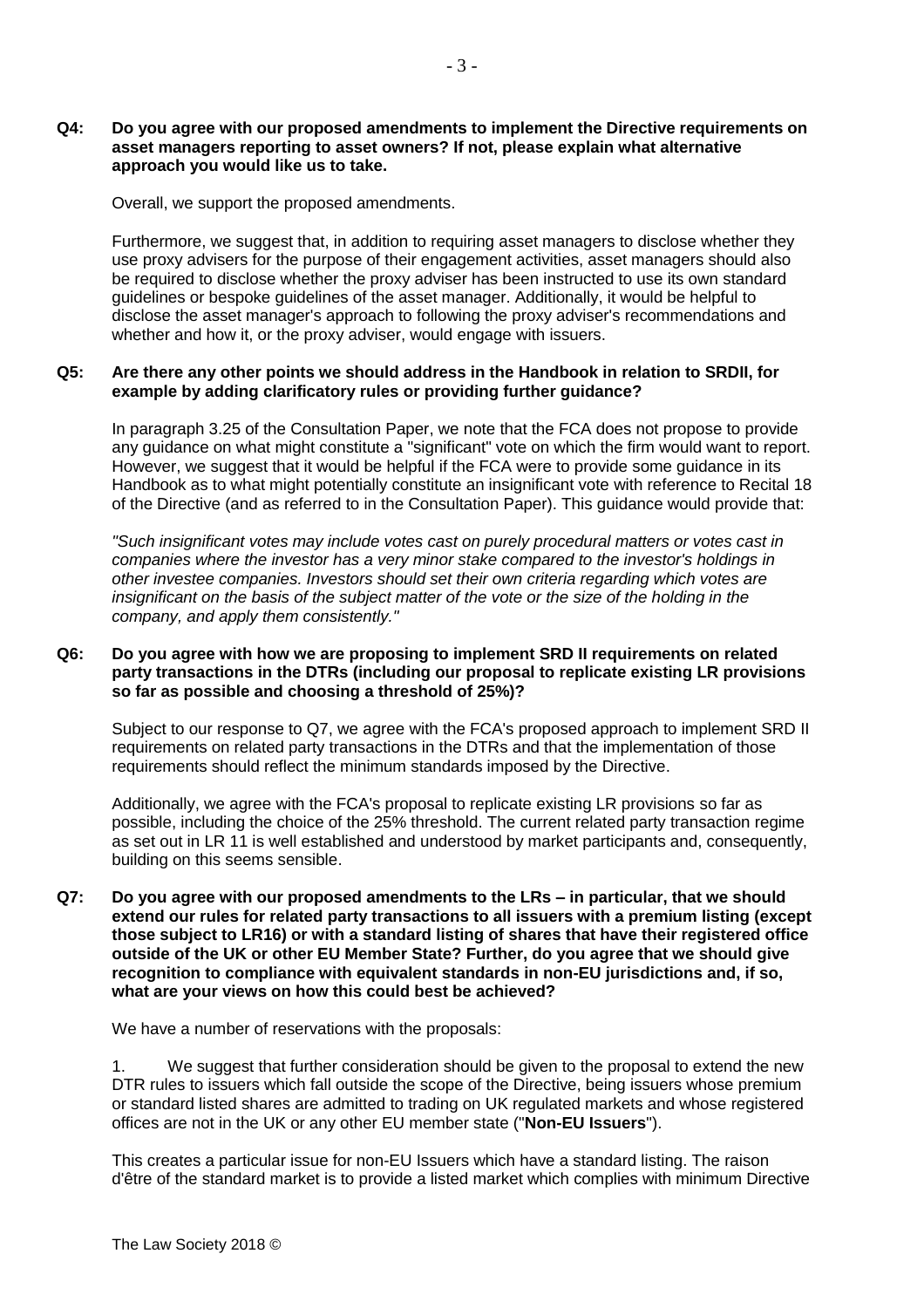standards and accordingly offers notably lighter regulation than the premium market on the basis that, in relation to corporate governance arrangements, issuers on that market will disclose these rather than being tied to any particular code and that investors will appraise the relevant company in the knowledge of these arrangements. So it seems to run directly counter to these principles now to seek to apply a "super-equivalent" regime to Non-EU Issuers with a standard listing as regards their related party transactions.

We believe that a standard listing is increasingly being seen as an attractive and viable platform for certain companies, particularly overseas issuers, who wish to obtain a listing in the UK but only to be subject to EU directive minimum requirements and that it would be damaging to reduce the attractiveness of a standard listing to such persons.

Consequently, whilst we acknowledge the FCA's intention to reconcile the scope of the Directive with the established principle that all issuers in a given listing category should be subject to the same requirements, we suggest that this approach should be reconsidered given that imposing additional or new (as the case may be) related party transaction requirements on Non-EU Issuers may deter companies from considering a listing in the UK, or perhaps, may encourage some issuers to de-list.

It is possible that other EU member states in implementing the SRD II requirements may not require non-EU issuers listed on their regulated markets to be subject to the same requirements as those issuers who fall within the scope of the Directive. This would be likely to represent a material disadvantage for the UK markets at a time when, in the light of the UK's anticipated exit from the European Union, it is of particular importance that our markets should remain competitive.

2. We also query the extent to which the proposed new DTR requirements will result in more meaningful disclosure for the market. The Market Abuse Regulation requires public disclosure of inside information and we suspect that details of a related party transaction which is material within the meaning of the proposed new rules may require disclosure on that account. So we question the merit of imposing additional requirements on Non-EU Issuers which are likely to be duplicatory for the most part. (In addition, it is perhaps less likely that certain Non-EU Issuers, as opposed to EU Issuers, will draw up their accounts in accordance with IFRS and, given that the term "related party" is to bear the IFRS meaning for these purposes, it may be more difficult and costly for such Non-EU Issuers to obtain timely advice on what is or is not a related party transaction.)

3. We also note that the FCA proposes that the new rules will not apply to standard-listed GDR issuers as they do not fall within the scope of the SRD II and, consequently, the same logic should dictate that Non-EU Issuers that also fall outside the scope of SRD II should not be subjected to them.

4. We also have reservations about the likely effectiveness of the proposed exemption from the new DTR requirements for Non-EU Issuers which have related party measures imposed under equivalent legislation having similar effect to the requirements set out in DTR 7.3. (as set out in the proposed new LR 9.2.6C). We believe that other regimes may often not provide for related party measures or, if they do, there may be considerable difficulty for the issuer concerned and for the FCA to determine whether they have similar effect. Moreover, if the issuer is subject to a different domestic regime as well, it may suffer from having to comply with two separate regimes. So we suspect that the likelihood is that the default position will be for Non-EU Issuers to follow the new provisions in DTR7.3 with the potentially adverse consequences for the standard market.

# **Q8: Are there any other points we should address in our rules for related party transactions in relation to SRD II?**

We have no comments to raise.